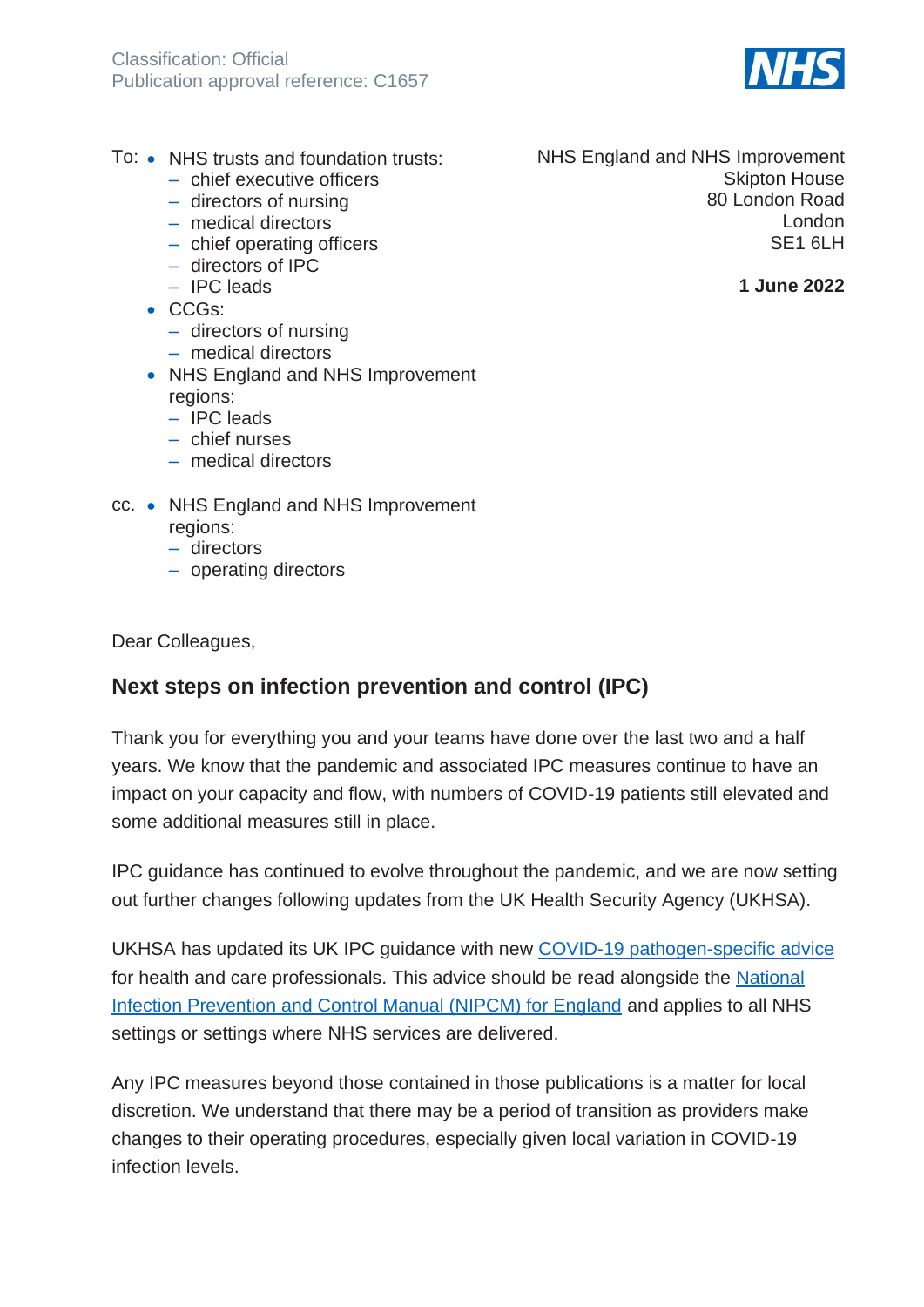Likewise, all healthcare settings should now be transitioning back towards their own prepandemic policies on inpatient visiting and patients being accompanied in urgent and emergency care (UEC), outpatient or primary care services, with the expected position that no patient should be alone during their episode of care or treatment unless this is their choice. National principles on hospital visiting and maternity/neonatal services will remain in place for now as an absolute minimum standard.

UKHSA advice for healthcare workers sets out that in health and care settings, nonpharmaceutical interventions (such as mask wearing and enhanced ventilation) may be used, depending on local prevalence and risk assessment, with the aim to reduce the spread of SARS-CoV-2. Based on the most recent guidance from the World Health Organization, please use the below to support you to interpret UKHSA's advice. The exact interpretation will depend on your local risk assessments.

## **For health and care staff:**

- Health and care staff should continue to wear facemasks as part of personal protective equipment required for transmission-based precautions when working in COVID-19/respiratory care pathways, and when clinically caring for suspected/confirmed COVID-19 patients. This is likely to include settings where untriaged patients may present such as emergency departments or primary care, depending on local risk assessment. In all other clinical care areas, universal masking should be applied when there is known or suspected cluster transmission of SARS-CoV-2, eg during an outbreak, and/or if new SARS-CoV-2 VOC emerge.
- Universal masking should also be considered in settings where patients are at high risk of infection due to immunosuppression eg oncology/haematology. This should be guided by local risk assessment.
- Health and care staff are in general not required to wear facemasks in nonclinical areas eg offices, social settings, unless this is their personal preference or there are specific issues raised by a risk assessment. This should also be considered in community settings.

## **For inpatients:**

• Inpatients with suspected or confirmed COVID-19 should be provided with a facemask on admission. This should be worn in multi-bedded bays and communal areas, eg waiting areas for diagnostics, if this can be tolerated and is deemed safe for the patient. They are not usually required in single rooms, unless, eg, a visitor enters.